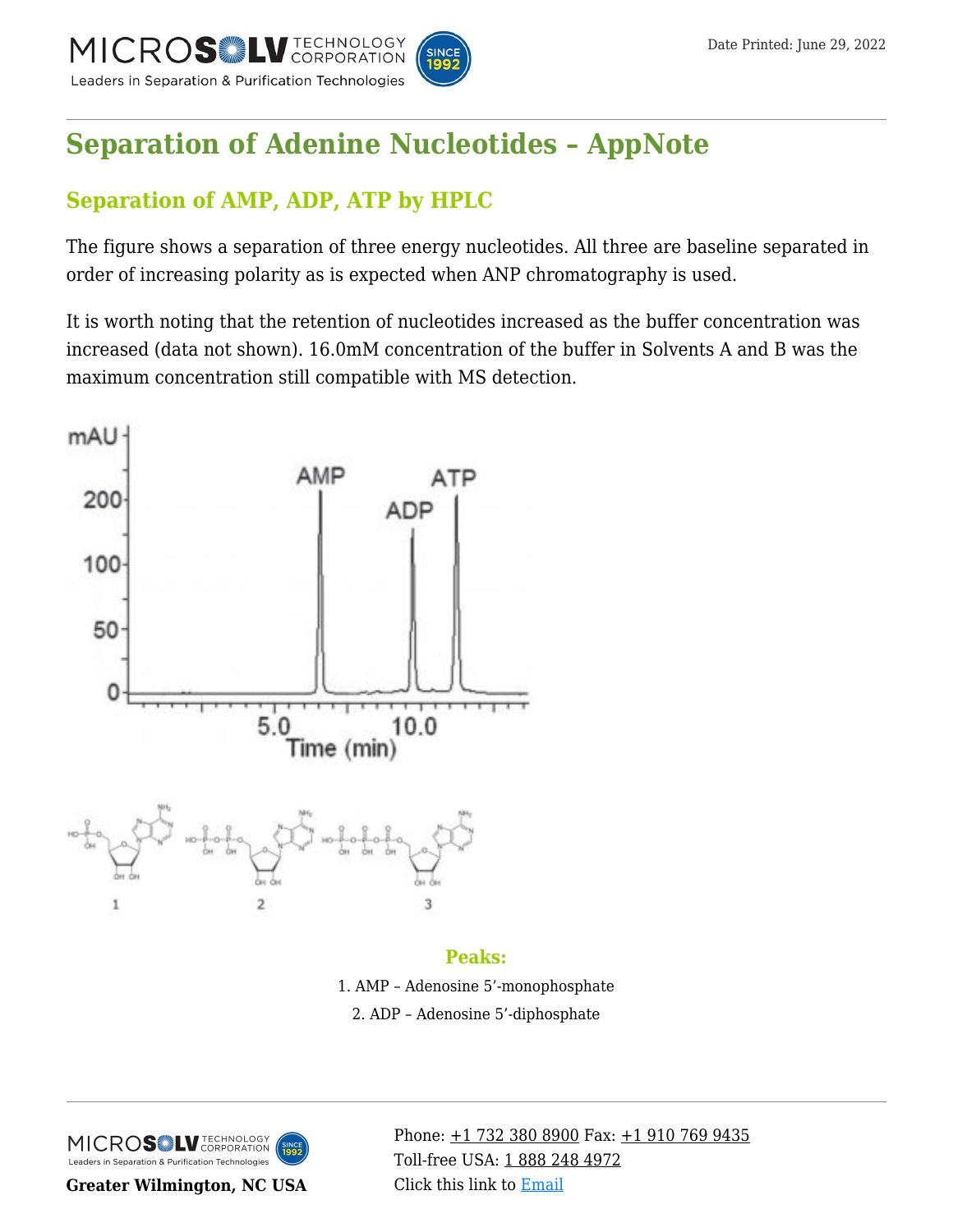MICROS LU TECHNOLOGY Leaders in Separation & Purification Technologies



#### 3. ATP – Adenosine 5'-triphosphate

# **Method Conditions**

**Column:** Cogent UDA™, 4µm, 100Å

**Catalog No.:** [40031-05P-2](https://www.mtc-usa.com/product-details/id/4115258)

**Dimensions:** 2.1 x 50mm

### **Mobile Phase:**

—A: DI Water / 16.0mM Ammonium Formate

—B: 90% Acetonitrile / 10% DI Water / 16.0mM Ammonium Formate

## **Gradient:**

| Time<br>(minutes) | %B |
|-------------------|----|
| 0                 | 95 |
| 0.5               | 95 |
| 10                | 70 |
| 15                | 30 |
| 20                | 30 |
| 20.1              | 95 |

**Temperature:** 25˚C

**Post Time:** 3 minutes

**Injection vol.:** 1 μL

**Flow rate:** 0.4mL / minute

**Detection:** UV @ 254nm

**Sample Preparation:** Stock Solution: 1mg / mL solutions in DI Water. Samples were diluted 1:10 into 50% Acetonitrile / 50% DI Water mixture. Before injection, samples were filtered through a 0.45µm Nylon Syringe Filter (MicroSolv Tech Corp.).

**t0:** 0.7 minutes

*Note:* The ratio of the Adenine Nucleotides (Adenosine ATP/ADP/AMP) is measured to indicate cell energy status

MICROS LU TECHNOLOGY Leaders in Separation & Purification Technologies

**Greater Wilmington, NC USA**

Phone:  $\pm$ 1 732 380 8900 Fax:  $\pm$ 1 910 769 9435 Toll-free USA: [1 888 248 4972](#page--1-0) Click this link to [Email](https://www.mtc-usa.com/contact)